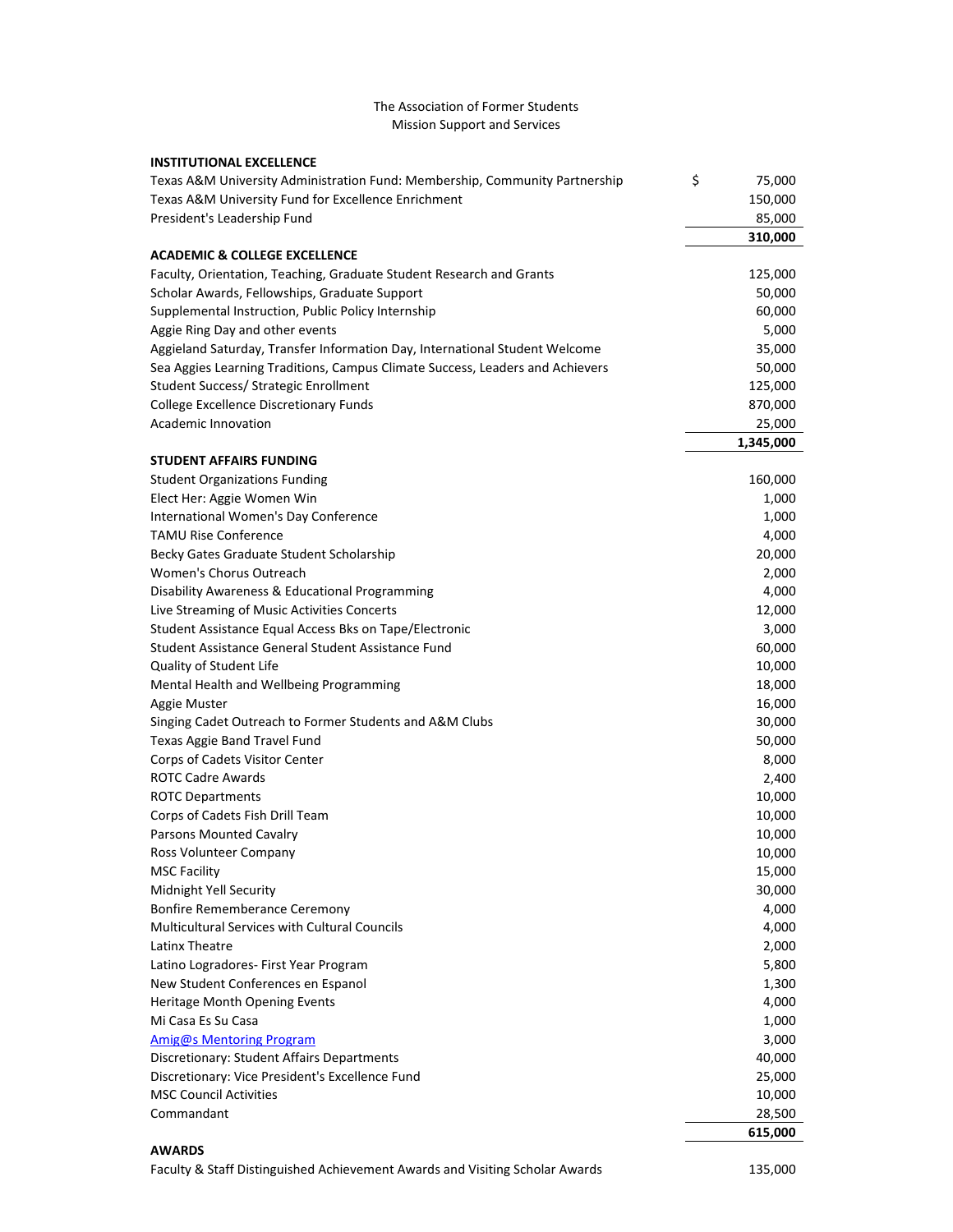The Association of Former Students Mission Support and Services

College Level Teaching Awards 85,000

 **220,000**